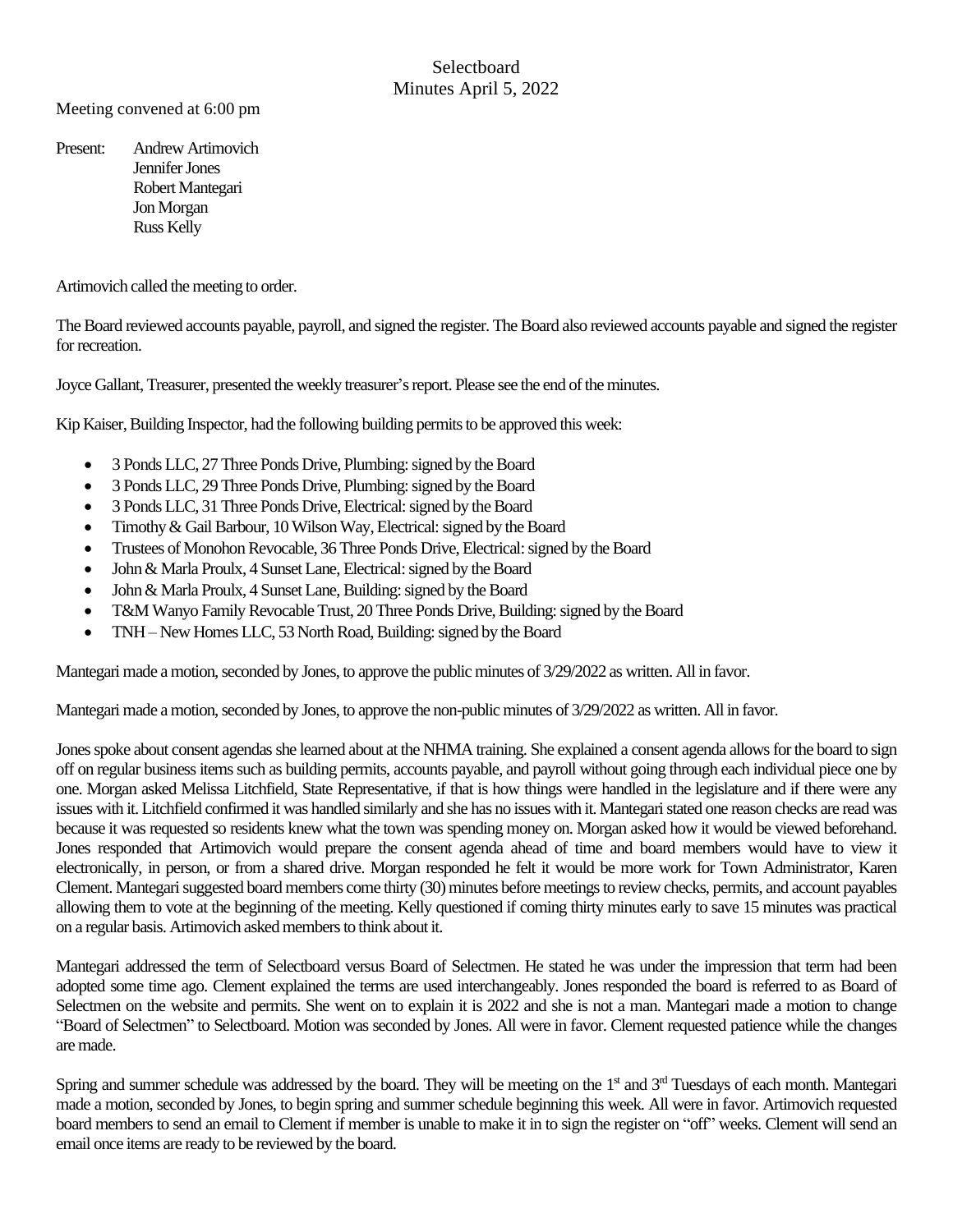### **Selectboard**

#### Minutes April 5, 2022

Morgan shared that zoom attendance when he is out of state is preferable. He shared he was able to hear more clearly, and it is a better set up for him personally. He requested future meetings that he cannot be in physical attendance that he be permitted to attend via zoom. The board agreed. Artimovich stated the board would still need to vote to allow it for each meeting and there would be the requirement of roll call votes.

Artimovich shared information about the transportation master plan subcommittee. A board rep was requested to join the subcommittee. Clement explained the Planning Board Administrative Assistant has requested representatives from the economic development committee, planning board and selectboard to participate in this subcommittee. Clement suggested the meetings to be held at 7pm on Wednesdays following the 6-7pm meeting of the economic development committee to avoid an additional night of meetings. Artimovich stated it made sense for Morgan to be the rep because he was already on one of the committees. Morgan is willing to be the board representative with the understanding that he may need to attend via zoom when he is out of state fulfilling professional obligations. Mantegari motioned, seconded by Jones, to allow Morgan to be the selectboard's representative on the master plan subcommittee. Morgan abstained from the vote. All others were in favor.

Artimovich explained he was looking for a board member to attend the Brentwood Newsletter (BNL) folding. Mantegari volunteered to be the board representative to open the building and lock it up following the completion of folding. Mantegari requested a text or phone call reminder just prior to being needed.

Artimovich stated the BNL used to have a "Selectmen's Corner". He shared his desire for that to be restarted and expressed he would like Jones to write it. Jones asked for clarification on what she would be recapping. Artimovich requested Jones connect with Robin for submission dates and methods.

Artimovich stated there have been several concerns expressed about the town website. He requested Morgan create a survey monkey to see what residents would like to see, changes, additions, modifications, and upgrades to the website. Morgan stated he would prepare a draft for the next meeting, April 19<sup>th</sup>. Jones shared a resident approached her and shared she had previously expressed a desire to the board to form a communications committee. Jones explained that she was not aware of what happened with that request. She said she would see if the resident was interested in presenting to the board at the next meeting.

Clement presented appointment slips to the board for signatures. Forest Fire Warden Appointment Slip for 1 year for Chief Joe Bird. Mantegari motioned, seconded by Morgan, to accept the appointment slip. All in favor.

Clement presented appointment slips to the board for signatures. Deputy Forest Fire Warden Appointment Slipsfor Trevor Whitby, John "Jack" Bryan, and Julie Labonte, Issue of Agent form for Katarina Tennant to allow her to sign permits. Mantegari motioned, seconded by Jones, to accept the appointment slips. All in favor. Artimovich shared the town participatesin e-burn permits which allows residents to apply online.

Clement presented the board with 4 Veteran credits and 1 Elderly Exemption packet for the 2022 tax year. Artimovich asked if they had been reviewed. Clement responded she has reviewed them, and they meet the qualifications. Mantegari made a motion, seconded by Jones. All were in favor. Jones asked if the packets presented were representative of all credits and exemptions. Clements explained these are new requests only. Jones asked how long these are effective. Clement responded Veteran credits remain in effect as long as they continue to live in town. Elderly Exemptions are requalified every five (5) years.

Joyce Keegal, Cemetery Superintendent, was present to speak about Public Notice SPR 2022 which was read by Artimovich as follows, ""Maintaining, Repairing and Preserving of Brentwood Cemeteries" Public Notice SPR 2022. Resident volunteers have expressed an interest in participating in, "Maintaining, Repairing and Preserving" work in select Brentwood Cemeteries. Pursuant to NH RSA 289: 14 a Part I, the volunteers have petitioned, met with, and obtained permission from the Cemetery Trustees to pursue this endeavor.

The Cemetery Trustees are therefore providing public notice that volunteers are looking to do work in select Brentwood cemeteries in the spring, summer and fall of 2022. Work shall include, but not be limited to: cleaning and straightening of stones, recording stone locations and epitaphs, and light grounds keeping. Anyone who has a property interest in Brentwood Cemeteries and who may have objections to this endeavor are asked to come forward to the Brentwood Cemetery Trustees at/by the Cemetery Trustee meeting on Thursday, May 5, 2022. Anyone who is a descendant of any of the residents buried in Brentwood Cemeteries who would like to know more or participate in this endeavor are asked to contact the Brentwood Cemetery Trustees or Joyce Keegal, Superintendent of Cemeteries, Brentwood NH.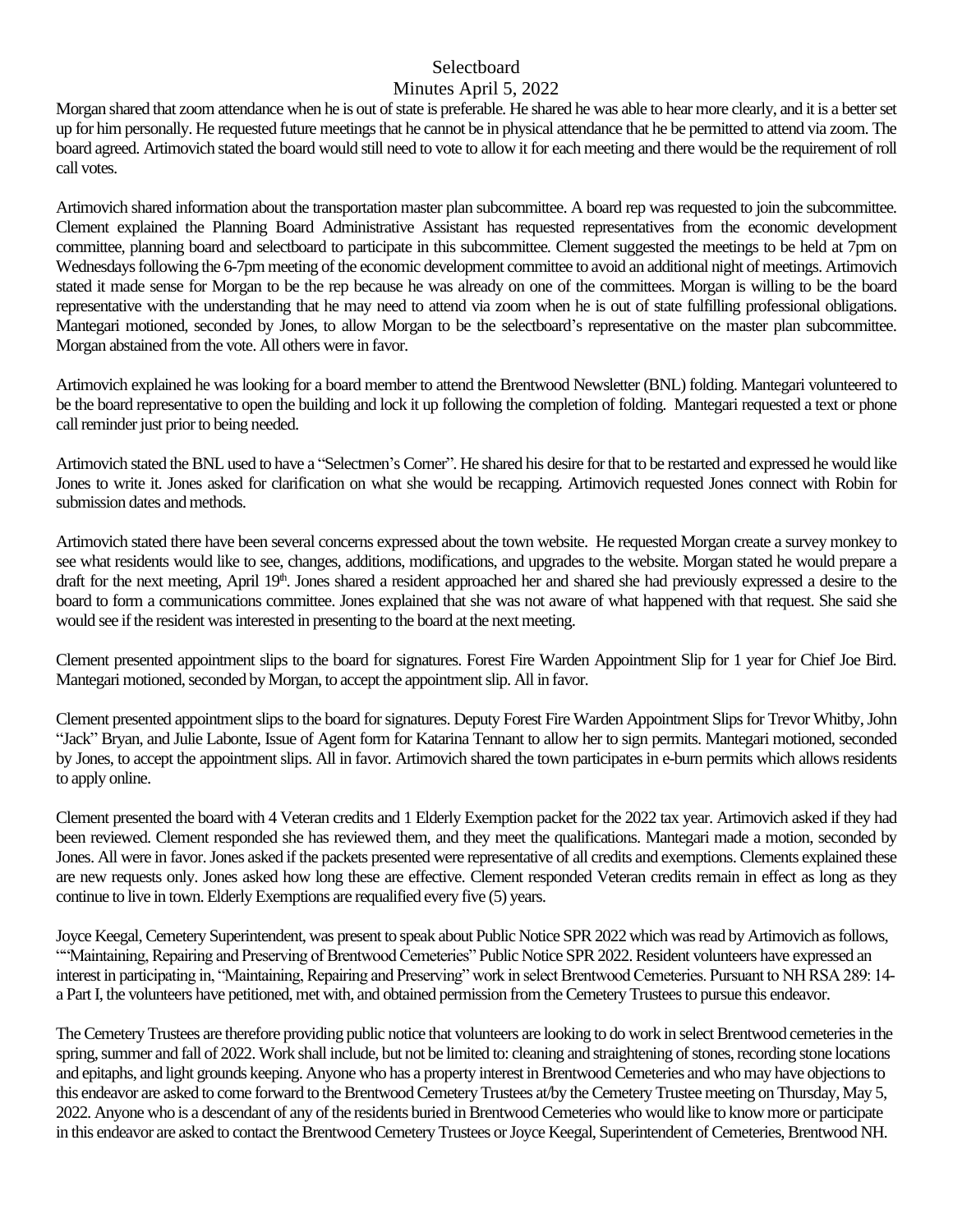# Selectboard

### Minutes April 5, 2022

It is understood that any/all work shall be done under the supervision of the Cemetery Trustees and/or the Superintendent of Cemeteries. If anyone has comments, questions or concerns regarding the "Maintaining, Repairing and Preserving" of Brentwood Cemeteries, please feel free to contact Superintendent of Cemeteries, Joyce Keegal at [bwoodnhcem@gmail.com.](mailto:bwoodnhcem@gmail.com) Select Brentwood Cemeteries shall include, but limited to:

- Tonry Cemetery
- **Veasey Cemetery**
- Sanborn Cemetery
- Ladd Cemetery
- Shepard Cemetery
- Dudley Cemetery
- **Wight Cemetery**
- Osgood/Dudley/Gordon/Rock Cemetery
- Lyford Cemetery
- Taylor/Rowe Cemetery
- Thyng/Brown Cemetery (Rte 27)
- Tuck Cemetery
- Thyng/Kimball/Morse Cemetery
- Cram Cemetery (3 Ponds)"

Keegal explained she will be training a core group of volunteers. She will be posting training days and is open to other volunteers joining.

Wayne Robinson, road agent,was present to speak on the new truck quotes. Artimovich explained the quotes as provided to him. Robinson started with McFarland, but they did not respond with a quote. Robinson then visited Mack, but they will not be able to provide a 6 wheeled vehicle until at least 2023. He will receive a quote in the future. Mantegari asked if Robinson looked into a lease purchase. Robinson responded that he did not look into a lease purchase for the 2 smaller trucks, but he will for the larger truck that he will be obtaining a quote for the in the future. Mantegari asked if the company would honor the quoted price. Robinson responded that he hopes they will. Artimovich went on to explain Robinson obtained quotes for two smaller trucks. They are Dodge Ram 4500 series which run on gas rather than diesel.The current trucks needing replacing are a 550 and 350 series.Robinson stated the quote is \$134,908 from Foss Motors. He also explained there is a need for the smaller 1-ton trucks for the new housing developments going in that the big trucks will not accommodate well. Mantegari asked about trading in the current vehicles. Robinson explained he was told it would be more beneficial to sell them outright than to offer them as trades.

Artimovich went on to explain the quote Robinson received from Chevy for 2 light duty trucks. The quote was \$125,750. Artimovich shared there is \$212,000 in the revolving fund. Jones asked if the fund was for specific trucks or if it is available for purchasing these with no restrictions. Jones asked Robinson what the timeframe was for purchasing. Robinson responded that he would place the order once approval was obtained to avoid the price increasing and because the process takes a while. Morgan asked when the trucks would be available if Robinson put the order in soon. Robinson responded they would be available in December if he puts the order in this week. Mantegari motioned, seconded by Morgan, to expend \$135,000 out of the capital reserve fund for highway vehicles for the purchasing of two (2) highway trucks. All were in favor.

Jones asked if Rebecca Dunham would be present to speak on the regional associations. Clement responded that she was meeting with Dunham on Wednesday and would be in attendance on April 19.

Artimovich asked if the board had anything further. No outstanding items remained. Artimovich opened up comment to the audience. Robin Wrighton, Brentwood Newsletter, asked if she could obtain the check which was approved this evening.

Letty Bedard, Middle Road, offered a suggestion that the Town of Brentwood go to the cooperative school district and ask them to pay for 30% of the reappraisal of the impact assessment fees. Jones asked if other towns in the coop do that. Bedard answered that she was unsure if other towns do. Mantegari stated he believes Brentwood is required to give a portion to the cooperative school district. Clement confirmed the impact study breaks down the amount of fees and how it should be apportioned by all the departments. She went on to explain the coop and the high school use their fees to help offset the taxes. Clement continued that the town could ask if the cooperative school district wanted to help absorb the fee to help offset some of the cost. Morgan motioned, seconded by Mantegari, to send the coop school board a letter. All were